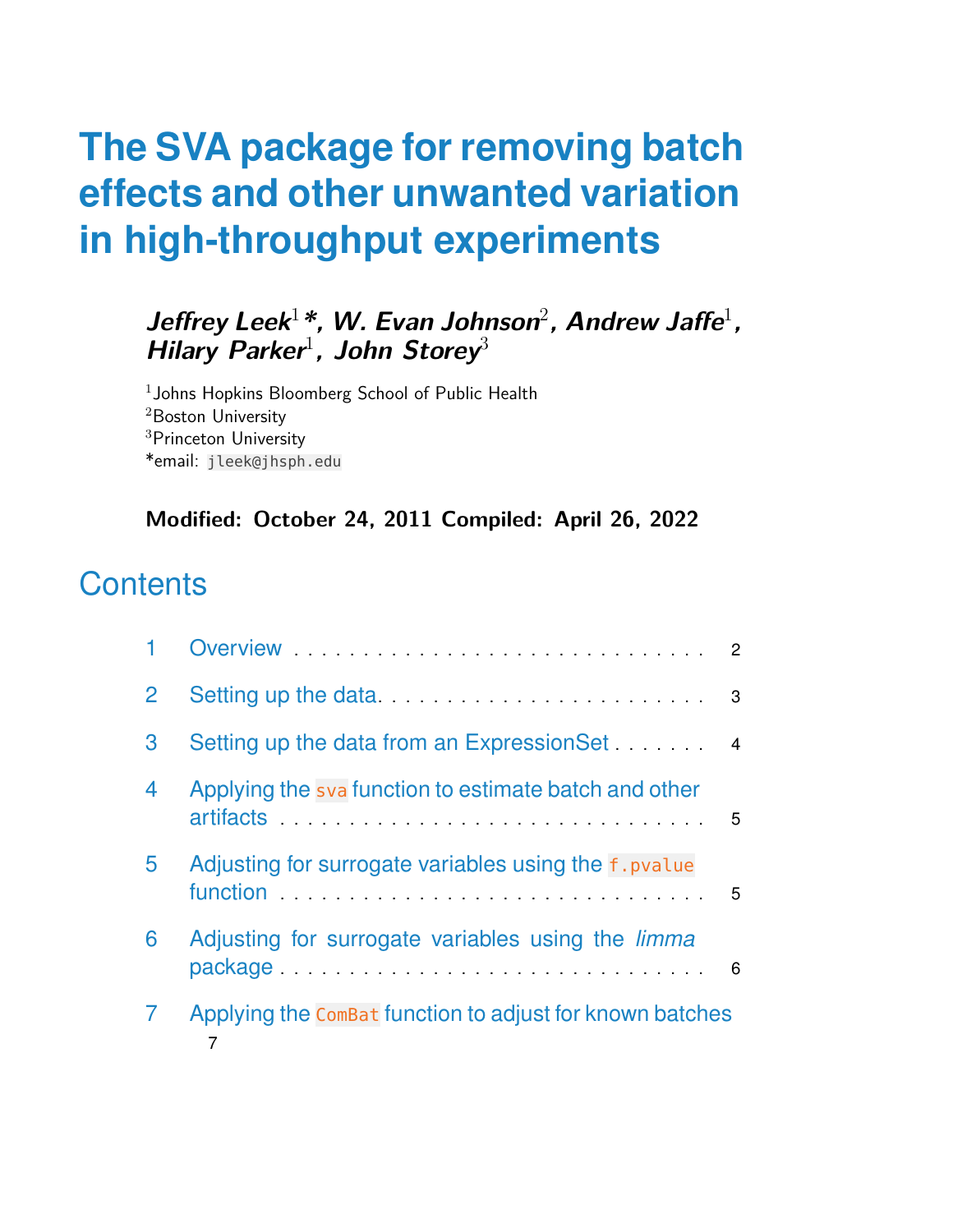| 8  | ComBat-Seq for batch adjustment on RNA-Seq count                                                          |    |
|----|-----------------------------------------------------------------------------------------------------------|----|
| 9  | Removing known batch effects with a linear model                                                          | 10 |
|    | 10 Surrogate variables versus direct adjustment 11                                                        |    |
|    | 11 Variance filtering to speed computations when the<br>number of features is large $(m > 100, 000)$ . 11 |    |
|    | 12 Applying the fsva function to remove batch effects                                                     |    |
|    | 13 sva for sequencing (svaseq) 13                                                                         |    |
| 14 |                                                                                                           |    |
|    |                                                                                                           |    |

### <span id="page-1-0"></span>1 Overview

The sva package contains functions for removing batch effects and other unwanted variation in high-throughput experiments. Specifically, the sva package contains functions for identifying and building surrogate variables for highdimensional data sets. Surrogate variables are covariates constructed directly from high-dimensional data (like gene expression/RNA sequencing/methylation/brain imaging data) that can be used in subsequent analyses to adjust for unknown, unmodeled, or latent sources of noise.

The sva package can be used to remove artifacts in two ways: (1) identifying and estimating surrogate variables for unknown sources of variation in highthroughput experiments and (2) directly removing known batch effects using ComBat [\[1\]](#page-15-0).

Leek et. al (2010) define batch effects as follows:

Batch effects are sub-groups of measurements that have qualitatively different behaviour across conditions and are unrelated to the biological or scientific variables in a study. For example, batch effects may occur if a subset of experiments was run on Monday and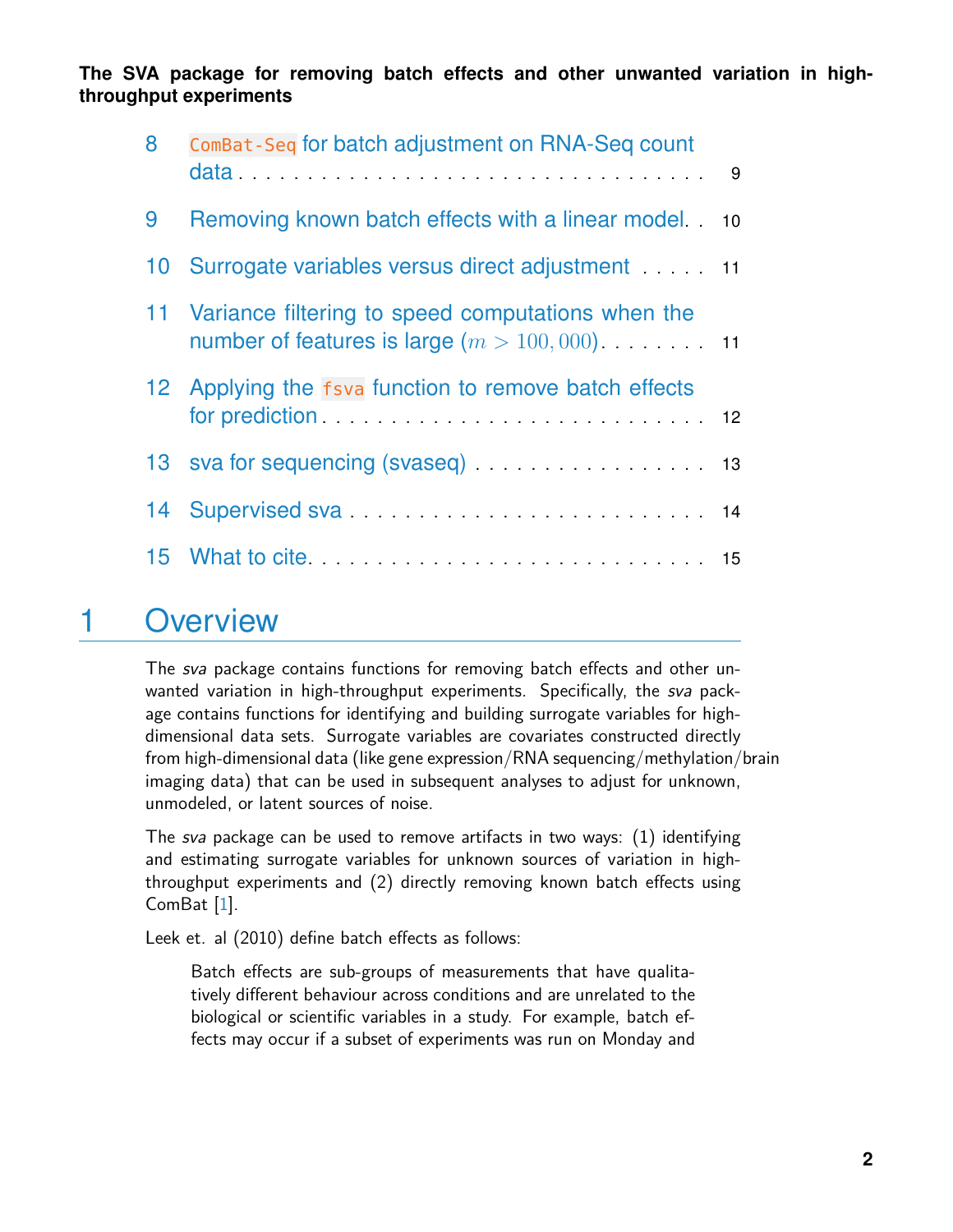another set on Tuesday, if two technicians were responsible for different subsets of the experiments, or if two different lots of reagents, chips or instruments were used.

The sva package includes the popular ComBat [\[1\]](#page-15-0) function for directly modeling batch effects when they are known. There are also potentially a large number of environmental and biological variables that are unmeasured and may have a large impact on measurements from high-throughput biological experiments. For these cases the sva function may be more appropriate for removing these artifacts. It is also possible to use the sva function with the ComBat function to remove both known batch effects and other potential latent sources of variation. Removing batch effects and using surrogate variables in differential expression analysis have been shown to reduce dependence, stabilize error rate estimates, and improve reproducibility (see  $[2, 3, 4]$  $[2, 3, 4]$  $[2, 3, 4]$  $[2, 3, 4]$  $[2, 3, 4]$  for more detailed information).

This document provides a tutorial for using the *sva* package. The tutorial includes information on (1) how to estimate the number of latent sources of variation, (2) how to apply thesva package to estimate latent variables such as batch effects, (3) how to directly remove known batch effects using the Com Bat function, (4) how to perform differential expression analysis using surrogate variables either directly or with the limma package, and (4) how to apply "frozen" sva to improve prediction and clustering.

As with any R package, detailed information on functions, along with their arguments and values, can be obtained in the help files. For instance, to view the help file for the function sva within R, type ?sva. The analyses performed in this experiment are based on gene expression measurements from a bladder cancer study  $[5]$ . The data can be loaded from the *bladderbatch* data package. The relevant packages for the Vignette can be loaded with the code:

- > library(bladderbatch)
- > data(bladderdata)
- > library(pamr)
- <span id="page-2-0"></span>> library(limma)

### 2 Setting up the data

The first step in using the sva package is to properly format the data and create appropriate model matrices. The data should be a matrix with features (genes, transcripts, voxels) in the rows and samples in the columns. This is the typical genes by samples matrix found in gene expression analyses. The sva package assumes there are two types of variables that are being considered:

<sup>&</sup>gt; library(sva)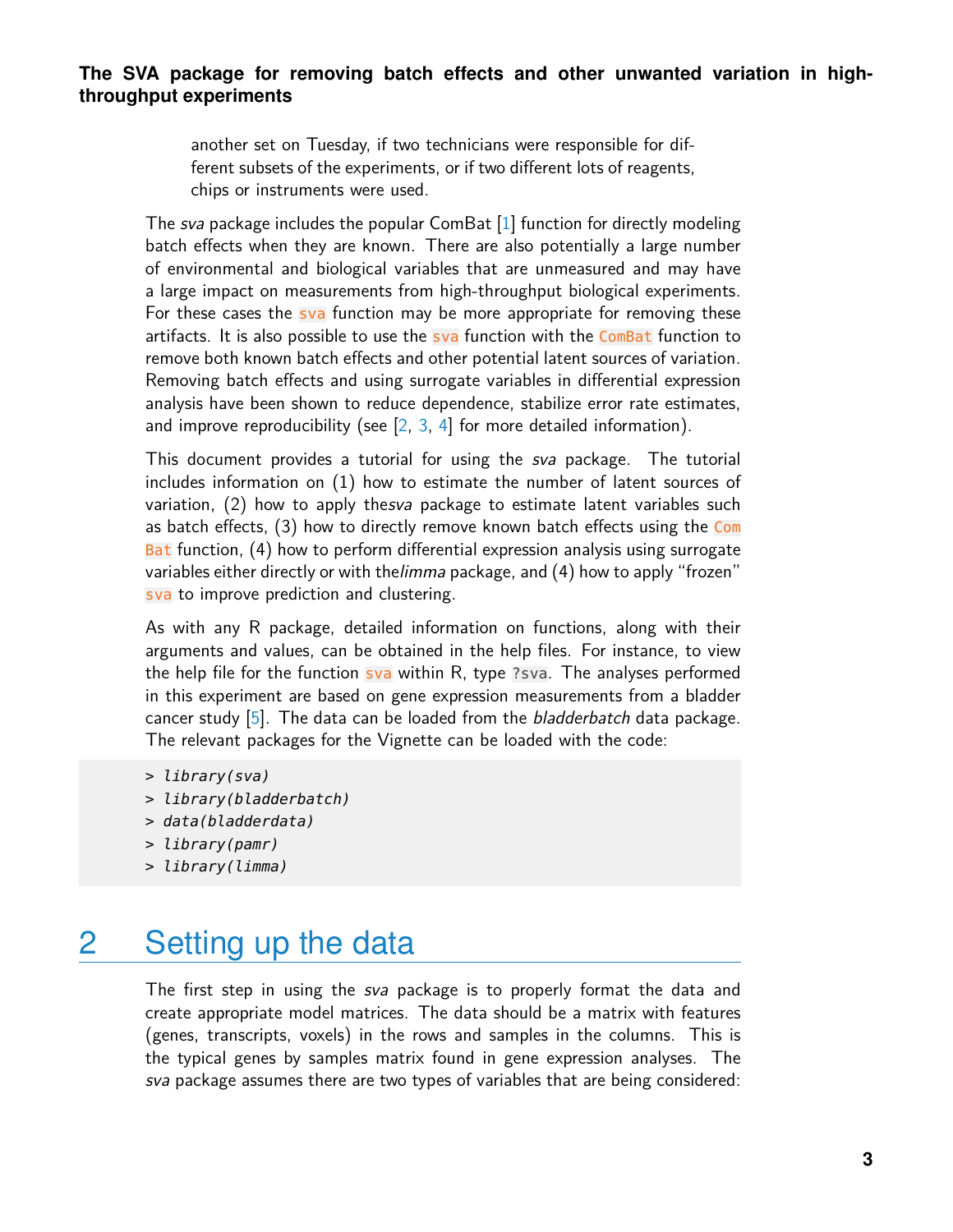(1) adjustment variables and (2) variables of interest. For example, in a gene expression study the variable of interest might an indicator of cancer versus control. The adjustment variables could be the age of the patients, the sex of the patients, and a variable like the date the arrays were processed.

Two model matrices must be made: the "full model" and the "null model". The null model is a model matrix that includes terms for all of the adjustment variables but not the variables of interest. The full model includes terms for both the adjustment variables and the variables of interest. The assumption is that you will be trying to analyze the association between the variables of interest and gene expression, adjusting for the adjustment variables. The model matrices can be created using the model.matrix.

# <span id="page-3-0"></span>3 Setting up the data from an ExpressionSet

For the bladder cancer study, the variable of interest is cancer status. To begin we will assume no adjustment variables. The bladder data are stored in an expression set - a Bioconductor object used for storing gene expression data. The variables are stored in the phenotype data slot and can be obtained as follows:

```
> pheno = pData(bladderEset)
```
The expression data can be obtained from the expression slot of the expression set.

```
> edata = exprs(bladderEset)
```
Next we create the full model matrix - including both the adjustment variables and the variable of interest (cancer status). In this case we only have the variable of interest. Since cancer status has multiple levels, we treat it as a factor variable.

```
> mod = model.matrix(~as.factor(cancer), data=pheno)
```
The null model contains only the adjustment variables. Since we are not adjusting for any other variables in this analysis, only an intercept is included in the model.

```
> mod\theta = model.matrix(\sim1,data=pheno)
```
<span id="page-3-1"></span>Now that the model matrices have been created, we can apply the sva function to estimate batch and other artifacts.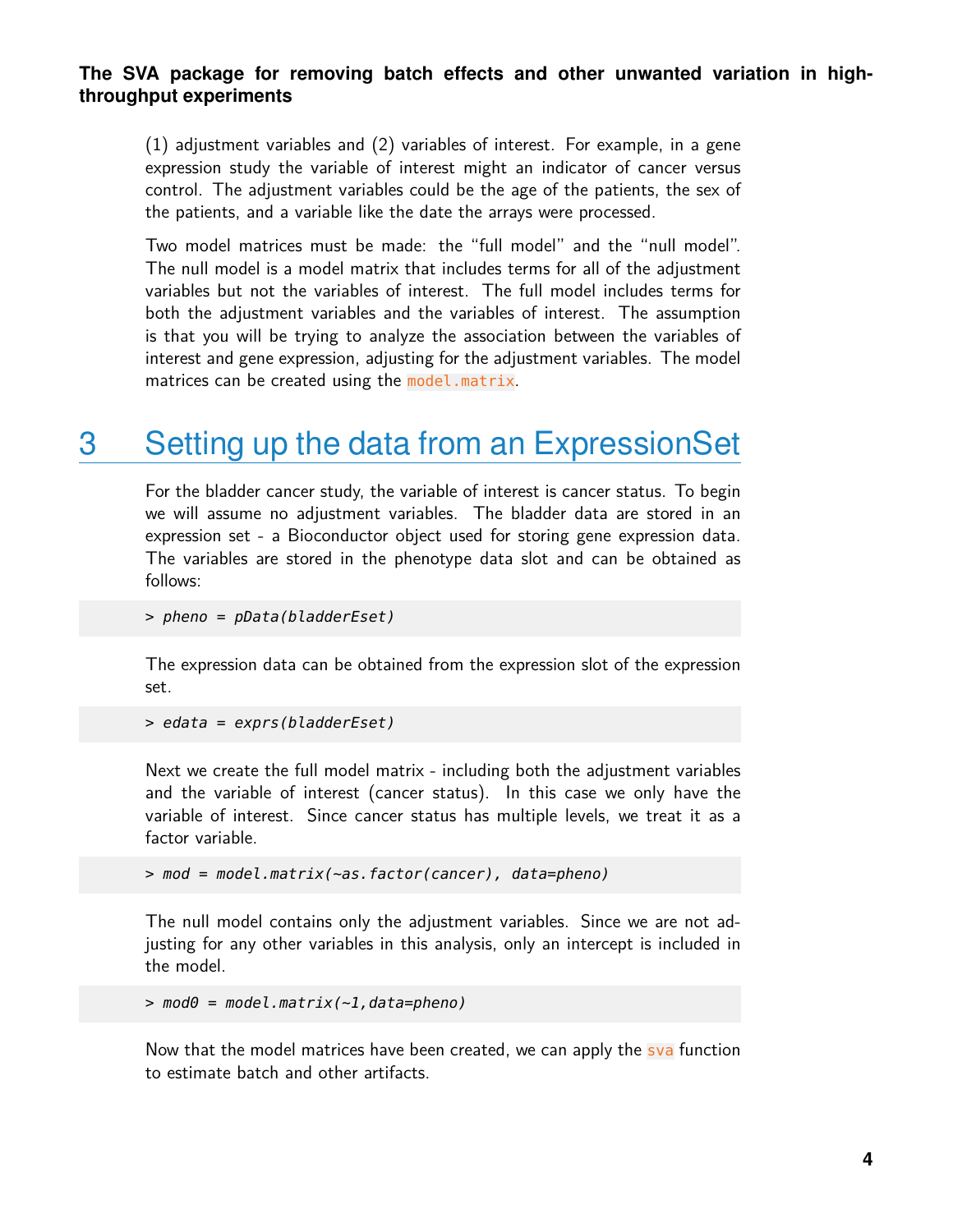# 4 Applying the sva function to estimate batch and other artifacts

The sva function performs two different steps. First it identifies the number of latent factors that need to be estimated. If the sva function is called without the n.sv argument specified, the number of factors will be estimated for you. The number of factors can also be estimated using the num.sv.

> n.sv = num.sv(edata,mod,method="leek")  $> n.sv$ [1] 2

Next we apply the sva function to estimate the surrogate variables:

```
> svobj = sva(edata,mod,mod0,n.sv=n.sv)
Number of significant surrogate variables is: 2
Iteration (out of 5 ):1 2 3 4 5
```
The sva function returns a list with four components, sv, pprob.gam, pprob.b, n.sv. sv is a matrix whose columns correspond to the estimated surrogate variables. They can be used in downstream analyses as described below. pprob.gam is the posterior probability that each gene is associated with one or more latent variables [**?**]. pprob.b is the posterior probability that each gene is associated with the variables of interest [?]. n.sv is the number of surrogate variables estimated by the sva.

# <span id="page-4-0"></span>5 Adjusting for surrogate variables using the f.pvalue function

The f.pvalue function can be used to calculate parametric F-test p-values for each row of a data matrix. In the case of the bladder study, this would correspond to calculating a parametric F-test p-value for each of the 22,283 rows of the matrix. The F-test compares the models mod and mod0. They must be nested models, so all of the variables in mod0 must appear in mod. First we can calculate the F-test p-values for differential expression with respect to cancer status, without adjusting for surrogate variables, adjust them for multiple testing, and calculate the number that are significant with a Q-value less than 0.05.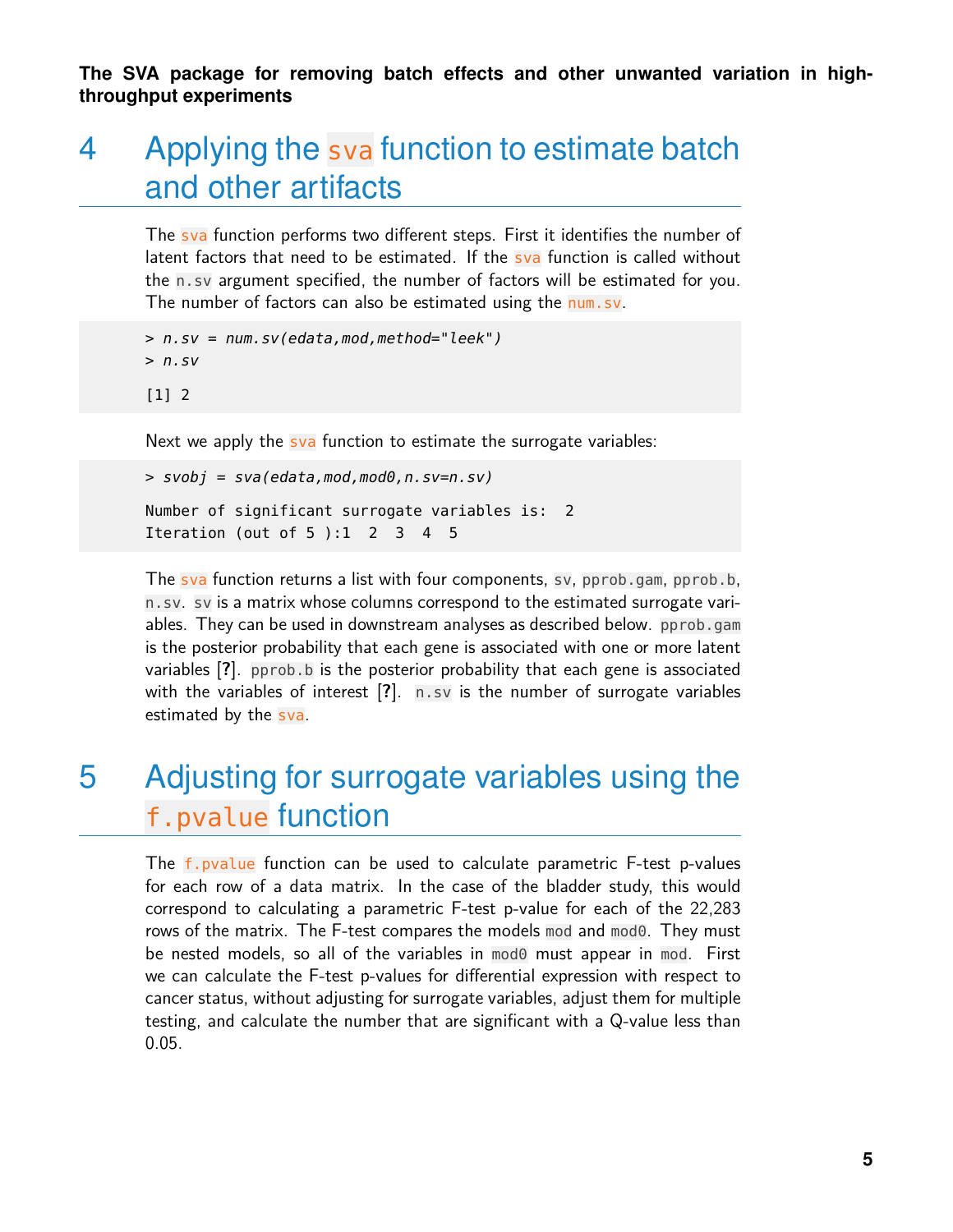```
> pValues = f.pvalue(edata, mod, mod0)
```
 $> qValues = p.addjust(pValues, method="BH")$ 

Note that nearly 70% of the genes are strongly differentially expressed at an FDR of less than 5% between groups. This number seems artificially high, even for a strong phenotype like cancer. Now we can perform the same analysis, but adjusting for surrogate variables. The first step is to include the surrogate variables in both the null and full models. The reason is that we want to adjust for the surrogate variables, so we treat them as adjustment variables that must be included in both models. Then P-values and Q-values can be computed as before.

```
> modSv = cbind(mod, svobj$sv)
```
- $>$  mod $0Sv =$  cbind(mod $0,$ svobj\$sv)
- > pValuesSv = f.pvalue(edata,modSv,mod0Sv)
- > qValuesSv = p.adjust(pValuesSv,method="BH")

<span id="page-5-0"></span>Now these are the adjusted P-values and Q-values accounting for surrogate variables.

# 6 Adjusting for surrogate variables using the *limma* package

The *limma* package is one of the most commonly used packages for differential expression analysis. The sva package can easily be used in conjunction with the limma package to perform adjusted differential expression analysis. The first step in this process is to fit the linear model with the surrogate variables included.

> fit = lmFit(edata,modSv)

From here, you can use the *limma* functions to perform the usual analyses. As an example, suppose we wanted to calculate differential expression with respect to cancer. To do that we first compute the contrasts between the pairs of cancer/normal terms. We do not include the surrogate variables in the contrasts, since they are only being used to adjust the analysis.

```
> contrast.matrix <- cbind("C1"=c(-1,1,0,rep(0,svobj$n.sv)),"C2"=c(0,-1,1,rep(0,svobj$n.sv
> fitContrasts = contrasts.fit(fit,contrast.matrix)
```
The next step is to calculate the test statistics using the eBayes function: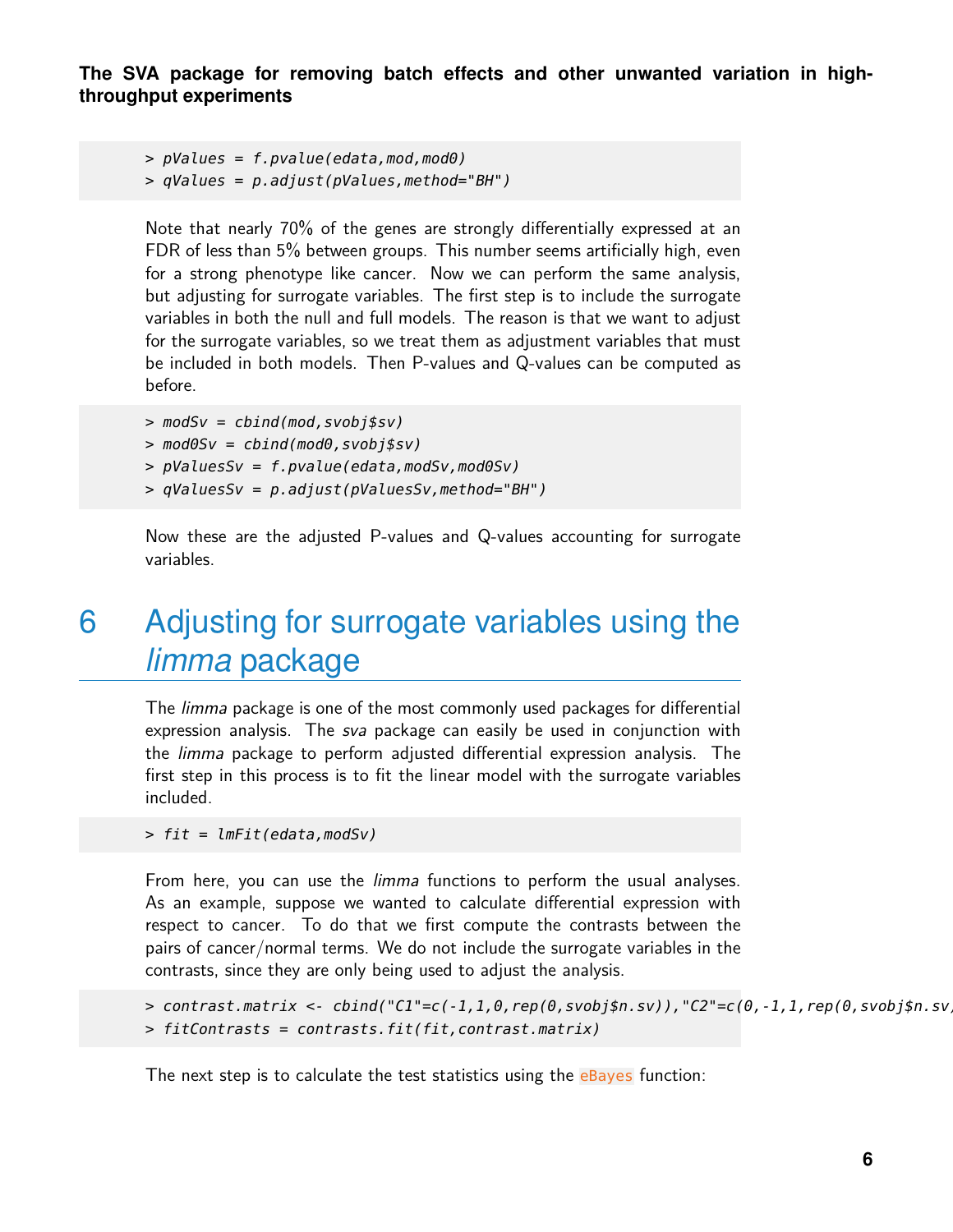```
> eb = eBayes(fitContrasts)
```

```
> topTableF(eb, adjust="BH")
```
C1 C2 C3 AveExpr F P.Value 207783\_x\_at -13.45607 0.26592268 -13.19015 12.938786 8622.529 1.207531e-69 201492\_s\_at -13.27594 0.15357702 -13.12236 13.336090 8605.649 1.274450e-69 208834\_x\_at -12.76411 0.06134018 -12.70277 13.160201 6939.501 4.749368e-67 212869\_x\_at -13.77957 0.26008165 -13.51948 13.452076 6593.346 1.939773e-66 212284\_x\_at -13.59977 0.29135767 -13.30841 13.070844 5495.716 2.893287e-64 208825\_x\_at -12.70979 0.08250821 -12.62728 13.108072 5414.741 4.350100e-64 211445\_x\_at -10.15890 -0.06633356 -10.22523 9.853817 5256.114 9.845076e-64 213084\_x\_at -12.59345 0.03015520 -12.56329 13.046529 4790.107 1.260201e-62 201429\_s\_at -13.33686 0.28358293 -13.05328 12.941208 4464.995 8.675221e-62 214327\_x\_at -12.60146 0.20934783 -12.39211 11.832607 4312.087 2.257025e-61 adj.P.Val 207783\_x\_at 1.419929e-65 201492\_s\_at 1.419929e-65 208834\_x\_at 3.527673e-63 212869\_x\_at 1.080599e-62 212284\_x\_at 1.289423e-60 208825\_x\_at 1.615555e-60 211445\_x\_at 3.133969e-60 213084\_x\_at 3.510132e-59 201429\_s\_at 2.147888e-58 214327\_x\_at 5.029329e-58

### <span id="page-6-0"></span>7 Applying the ComBat function to adjust for known batches

The ComBat function adjusts for known batches using an empirical Bayesian framework [\[1\]](#page-15-0). In order to use the function, you must have a known batch variable in your dataset.

> batch = pheno\$batch

Just as with sva, we then need to create a model matrix for the adjustment variables, including the variable of interest. Note that you do not include batch in creating this model matrix - it will be included later in the ComBat function. In this case there are no other adjustment variables so we simply fit an intercept term.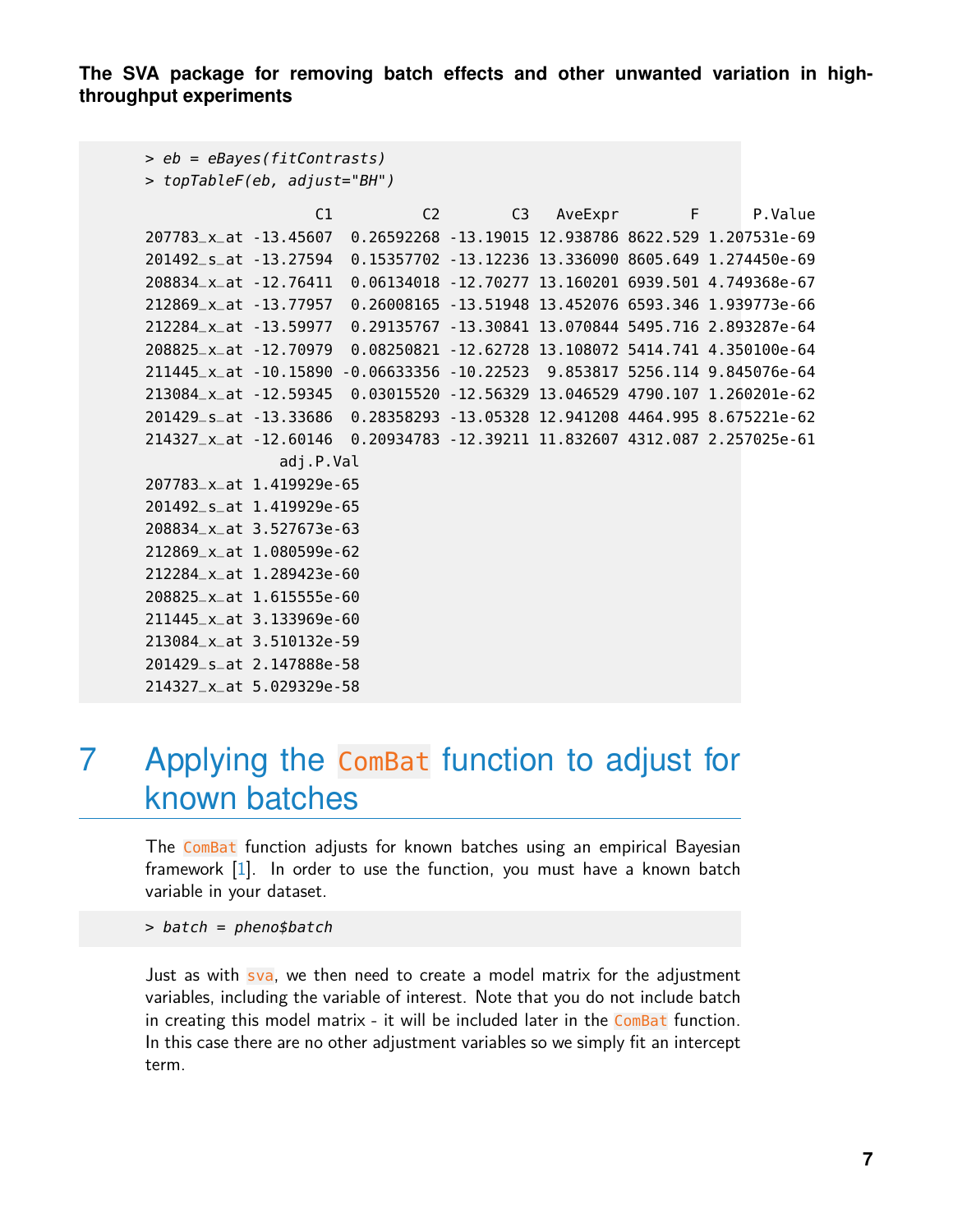```
> modcombat = model.matrix(\sim1, data=pheno)
```
Note that adjustment variables will be treated as given to the ComBat function. This means if you are trying to adjust for a categorical variable with p different levels, you will need to give  $Com$ Bat  $p-1$  indicator variables for this covariate. We recommend using the model.matrix function to set these up. For continuous adjustment variables, just give a vector in the containing the covariate values in a single column of the model matrix.

We now apply the ComBat function to the data, using parametric empirical Bayesian adjustments.

> combat\_edata = ComBat(dat=edata, batch=batch, mod=modcombat, par.prior=TRUE, prior.plots

This returns an expression matrix, with the same dimensions as your original dataset. This new expression matrix has been adjusted for batch. Significance analysis can then be performed directly on the adjusted data using the model matrix and null model matrix as described before:

 $> pValuesComBat = f.pvalue(combat_e data,mod,mod0)$ > qValuesComBat = p.adjust(pValuesComBat,method="BH")

These P-values and Q-values now account for the known batch effects included in the batch variable.

There are a few additional options for the ComBat function. By default, it performs parametric empirical Bayesian adjustments. If you would like to use nonparametric empirical Bayesian adjustments, use the par.prior=FALSE option (this will take longer). Additionally, use the prior.plots=TRUE option to give prior plots with black as a kernel estimate of the empirical batch effect density and red as the parametric estimate. For example, you might chose to use the parametric Bayesian adjustments for your data, but then can check the plots to ensure that the estimates were reasonable.

Also, we have now added the mean.only=TRUE option, that only adjusts the mean of the batch effects across batches (default adjusts the mean and variance). This option is recommended for cases where milder batch effects are expected (so no need to adjust the variance), or in cases where the variances are expected to be different across batches due to the biology. For example, suppose a researcher wanted to project a knock-down genomic signature to be projected into the TCGA data. In this case, the knockdowns samples may be very similar to each other (low variance) whereas the signature will be at varying levels in the TCGA patient data. Thus the variances may be very different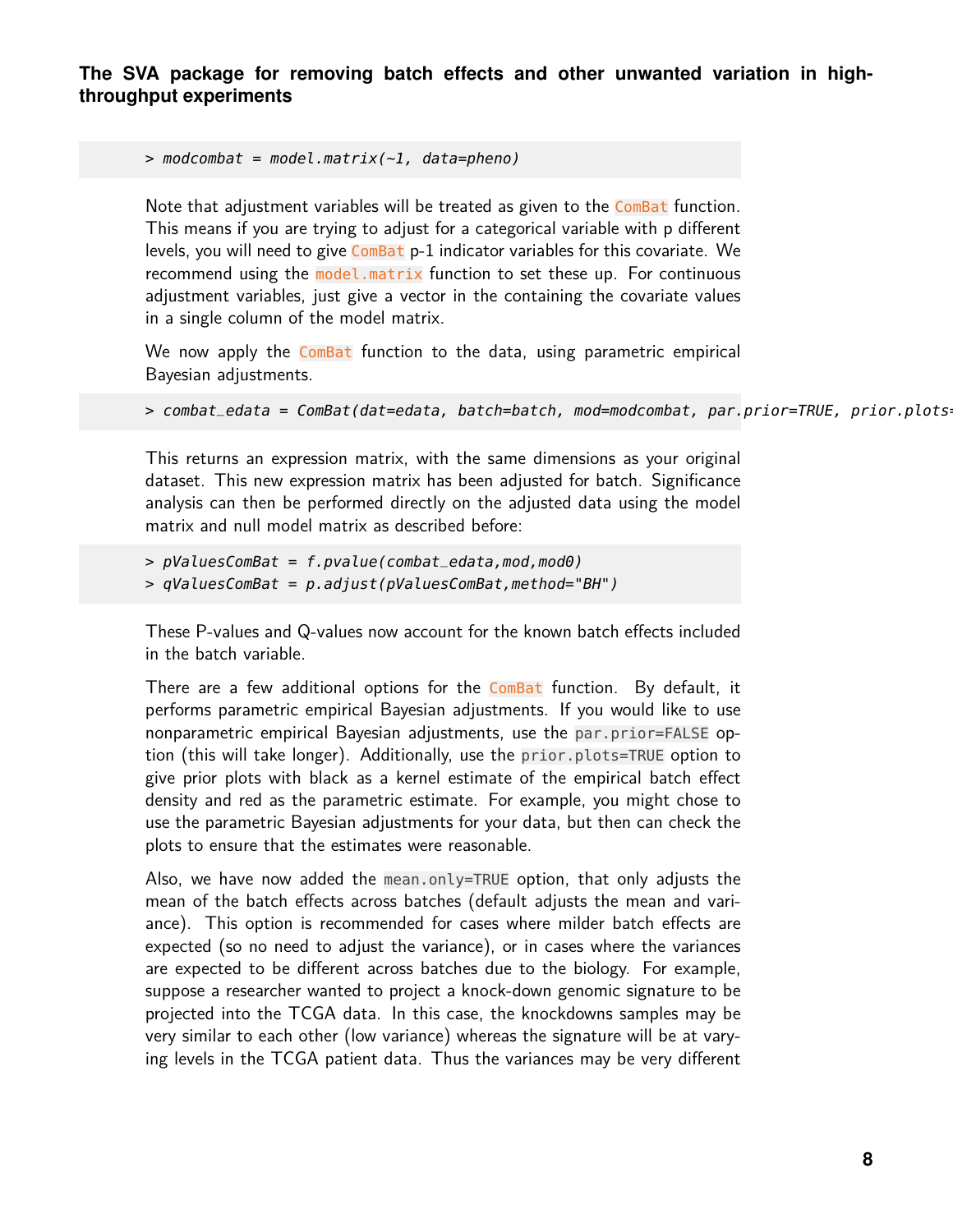between the two batches (signature perturbation samples vs TCGA), so only adjusting the mean of the batch effect across the samples might be desired in this case.

Finally, we have now added a ref.batch parameter, which allows users to select one batch as a reference to which other batches will be adjusted. Specifically, the means and variances of the non-reference batches will be adjusted to make the mean/variance of the reference batch. This is a useful feature for cases where one batch is larger or better quality. In addition, this will be useful in biomarker situations where the researcher wants to fix the traning set/model and then adjust test sets to the reference/training batch. This avoids testset bias in such studies. When using the mean.only=TRUE or the ref.batch options, please cite [\[6\]](#page-15-5).

### <span id="page-8-0"></span>8 ComBat-Seq for batch adjustment on RNA-Seq count data

ComBat-Seq is an improved model based on the ComBat framework, which specifically targets RNA-Seq count data. It uses a negative binomial regression to model the count matrix, and estimate parameters representing the batch effects. Then it provides adjusted data by mapping the original data to an expected distribution if there were no batch effects. The adjusted data preserve the integer nature of count matrix. Like ComBat, it requires known a batch variable.

```
> count_matrix <- matrix(rnbinom(400, size=10, prob=0.1),
+ nrow=50, ncol=8)
> batch < c(rep(1, 4), rep(2, 4))> adjusted <- ComBat_seq(count_matrix, batch=batch, group=NULL)
Found 2 batches
Using null model in ComBat-seq.
Adjusting for 0 covariate(s) or covariate level(s)
Estimating dispersions
Fitting the GLM model
Shrinkage off - using GLM estimates for parameters
Adjusting the data
```
In ComBat-Seq, user may specify biological covariates, whose signals will be preserved in the adjusted data. If the user would like to specify one biological variable, they may use the group parameter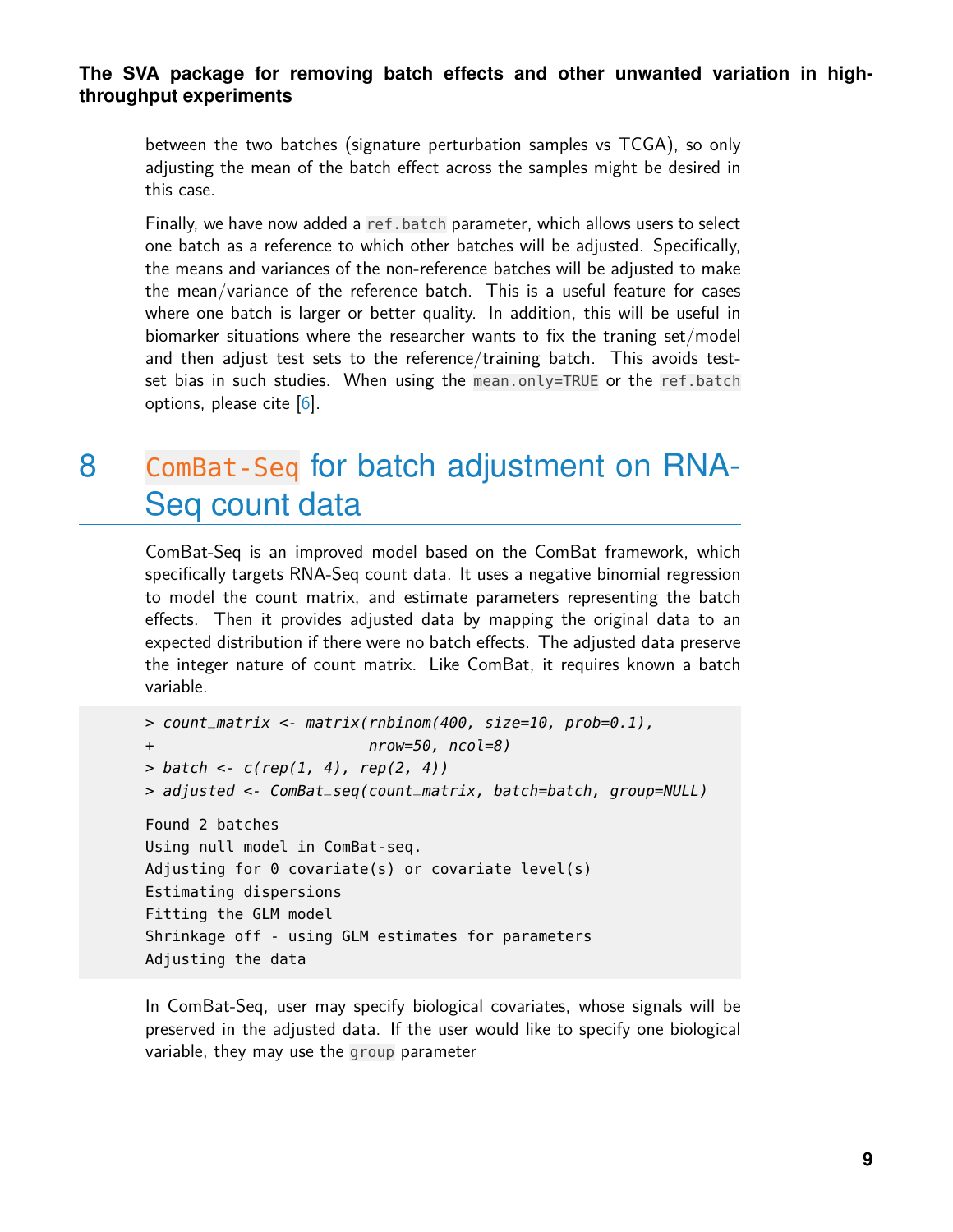```
> group \lt- rep(c(0,1), 4)
> adjusted_counts <- ComBat_seq(count_matrix, batch=batch,
+ group=group)
Found 2 batches
Using full model in ComBat-seq.
Adjusting for 1 covariate(s) or covariate level(s)
Estimating dispersions
Fitting the GLM model
Shrinkage off - using GLM estimates for parameters
Adjusting the data
```
If users wish to specify multiple biological variables, they may pass them as a matrix or data frame to the covar\_mod parameter

```
> cov1 < -rep(c(0,1), 4)> cov2 < -c(0, 0, 1, 1, 0, 0, 1, 1)> covar_mat <- cbind(cov1, cov2)
> adjusted_counts <- ComBat_seq(count_matrix, batch=batch,
+ group=NULL, covar_mod=covar_mat)
Found 2 batches
Using null model in ComBat-seq.
Adjusting for 2 covariate(s) or covariate level(s)
Estimating dispersions
Fitting the GLM model
Shrinkage off - using GLM estimates for parameters
Adjusting the data
```
### <span id="page-9-0"></span>9 Removing known batch effects with a linear model

Direct adjustment for batch effects can also be performed using the f.pvalue function. In the bladder cancer example, one of the known variables is a batch variable. This variable can be included as an adjustment variable in both mod and mod0. Then the f.pvalue function can be used to detect differential expression. This approach is a simplified version of ComBat.

```
> modBatch = model.matrix(~as.factor(cancer) + as.factor(batch),data=pheno)
```
- > mod0Batch = model.matrix(~as.factor(batch),data=pheno)
- $> pValuesBatch = f.pvalue(edata, modelBatch, modelBatch)$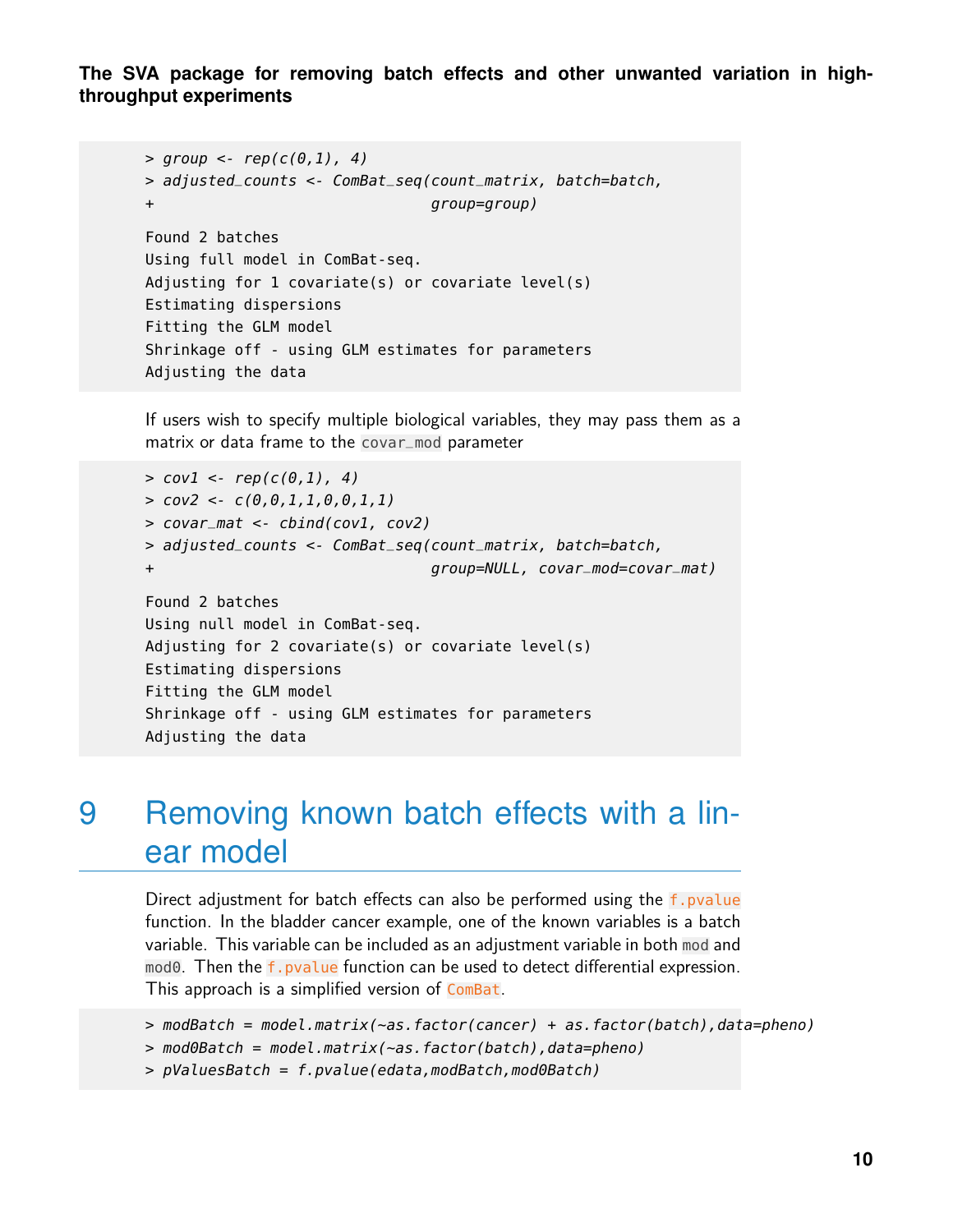<span id="page-10-0"></span>> qValuesBatch = p.adjust(pValuesBatch,method="BH")

# 10 Surrogate variables versus direct adjustment

The goal of the sva is to remove all unwanted sources of variation while protecting the contrasts due to the primary variables included in mod. This leads to the identification of features that are consistently different between groups, removing all common sources of latent variation.

In some cases, the latent variables may be important sources of biological variability. If the goal of the analysis is to identify heterogeneity in one or more subgroups, the  $sva$  function may not be appropriate. For example, suppose that it is expected that cancer samples represent two distinct, but unknown subgroups. If these subgroups have a large impact on expression, then one or more of the estimated surrogate variables may be very highly correlated with subgroup.

In contrast, direct adjustment only removes the effect of known batch variables. All sources of latent biological variation will remain in the data using this approach. In other words, if the samples were obtained in different environments, this effect will remain in the data. If important sources of heterogeneity (from different environments, lab effects, etc.) are not accounted for, this may lead to increased false positives.

# <span id="page-10-1"></span>11 Variance filtering to speed computations when the number of features is large ( $m >$ 100, 000)

When the number of features is very large  $(m > 100, 000)$  both the num.sv and sva functions may be slow, since multiple singular value decompositions of the entire data matrix must be computed. Both functions include a variance filtering term, vfilter, which may be used to speed up the calculation. vfil ter must be an integer between 100 and the total number of features  $m$ . The features are ranked from most variable to least variable by standard deviation. Computations will only be performed on the vfilter most variable features. This can improve computational time, but caution should be exercised, since the surrogate variables will only be estimated on a subset of the matrix. Running the functions with fewer than 1,000 features is not recommended.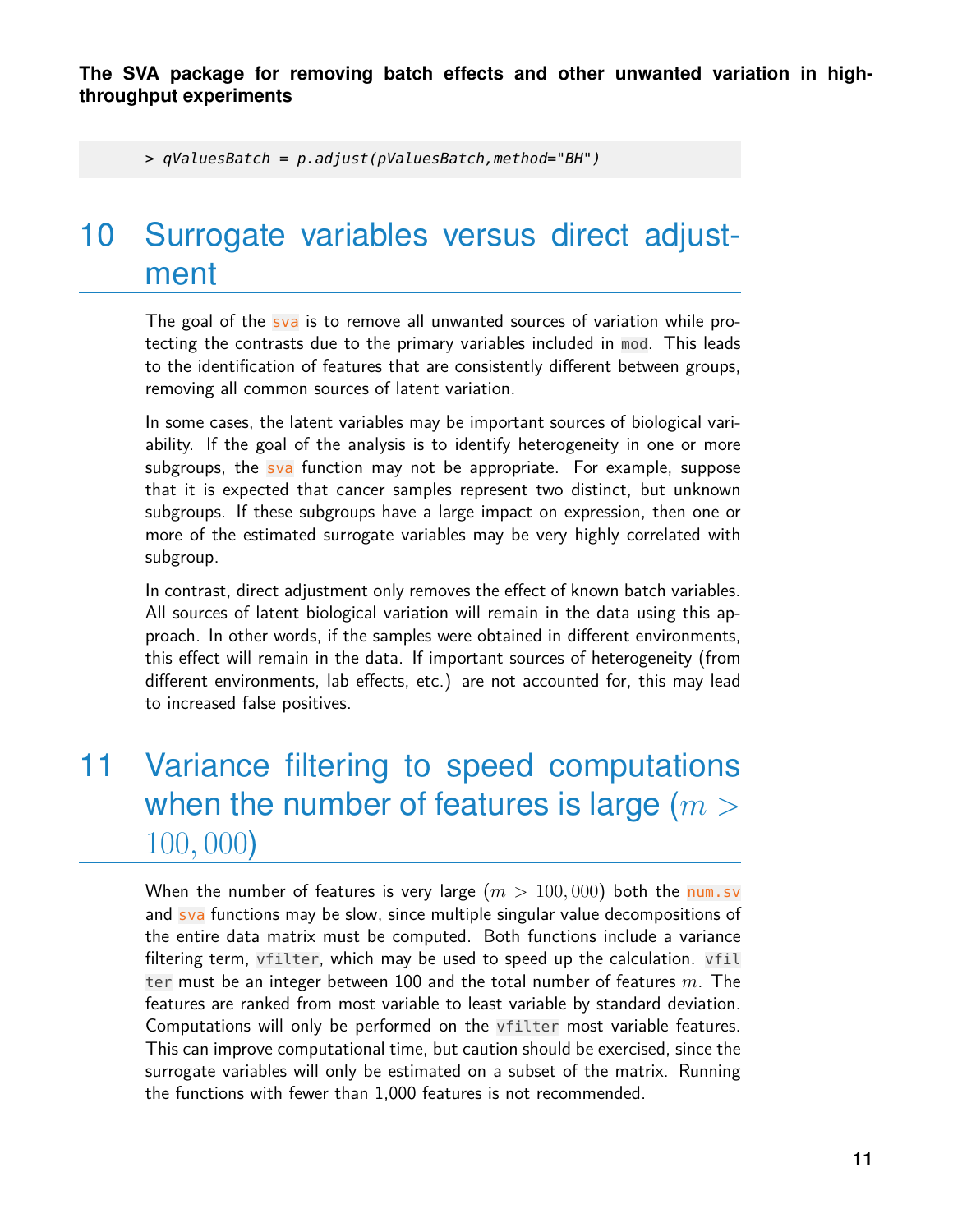```
> n.sv = num.sv(edata,mod,vfilter=2000,method="leek")
> svobj = sva(edata,mod,mod0,n.sv=n.sv,vfilter=2000)
Number of significant surrogate variables is: 2
Iteration (out of 5):1 2 3 4 5
```
### <span id="page-11-0"></span>12 Applying the fsva function to remove batch effects for prediction

The surrogate variable analysis functions have been developed for populationlevel analyses such as differential expression analysis in microarrays. In some cases, the goal of an analysis is prediction. In this case, data sets are generally composed a training set and a test set. For each sample in the training set, the outcome/class is known, but latent sources of variability are unknown. For the samples in the test set, neither the outcome/class or the latent sources of variability are known.

"Frozen" surrogate variable analysis can be used to remove latent variation in the test data set. To illustrate these functions, the bladder data can be separated into a training and test set.

```
> set.seed(12354)
```

```
> trainIndicator = sample(1:57,size=30,replace=FALSE)
```

```
> testIndicator = (1:57)[-trainIndicator]
```

```
> trainData = edata[, trainIndicator]
```
 $>$  testData = edata[, testIndicator]

```
> trainPheno = pheno[trainIndicator,]
```
> testPheno = pheno[testIndicator,]

Using these data sets, the *pamr* package can be used to train a predictive model on the training data, as well as test that prediction on a test data set.

```
> mydata = list(x=trainData,y=trainPheno$cancer)
> mytrain = pamr.train(mydata)
```
#### 123456789101112131415161718192021222324252627282930

```
> table(pamr.predict(mytrain,testData,threshold=2),testPheno$cancer)
```

|        |   | Biopsy Cancer Normal |   |
|--------|---|----------------------|---|
| Biopsy | 4 | 0                    | 0 |
| Cancer | 0 | 15                   | 0 |
| Normal | 1 | 4                    | 3 |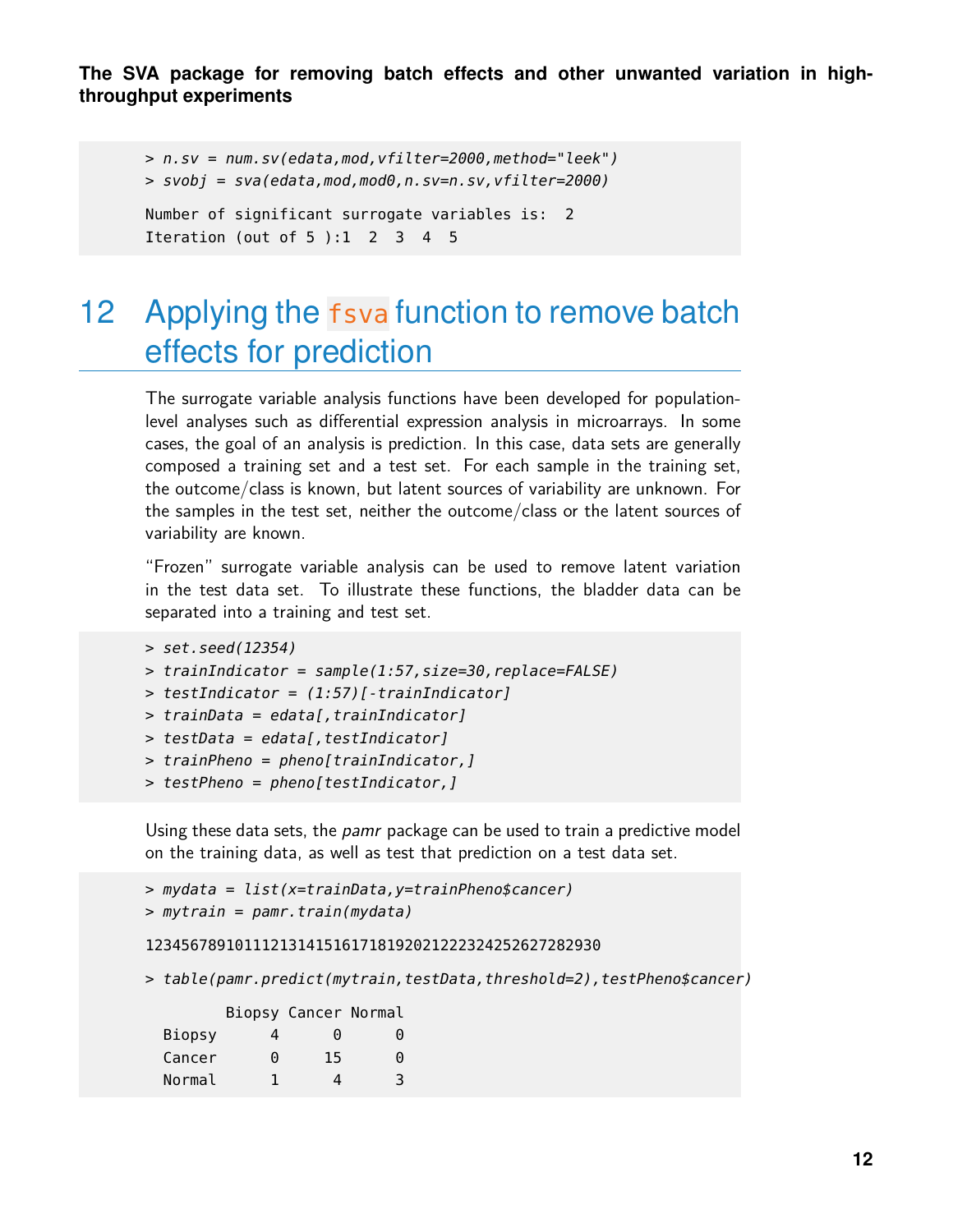Next, the sva function can be used to calculate surrogate variables for the training set.

```
> trainMod = model.matrix(~cancer,data=trainPheno)
> trainMod0 = model.matrix(\sim1,data=trainPheno)
> trainSv = sva(trainData,trainMod,trainMod0)
Number of significant surrogate variables is: 5
Iteration (out of 5 ):1 2 3 4 5
```
The fsva function can be used to adjust both the training data and the test data. The training data is adjusted using the calculated surrogate variables. The testing data is adjusted using the "frozen" surrogate variable algorithm. The output of the fsva function is an adjusted training set and an adjusted test set. These can be used to train and test a second, more accurate, prediction function.

> fsvaobj = fsva(trainData,trainMod,trainSv,testData)

```
> mydataSv = list(x=fsvaobj$db,y=trainPheno$cancer)
```

```
> mytrainSv = pamr.train(mydataSv)
```
123456789101112131415161718192021222324252627282930

```
> table(pamr.predict(mytrainSv,fsvaobj$new,threshold=1),testPheno$cancer)
```

|        |     | Biopsy Cancer Normal   |   |
|--------|-----|------------------------|---|
| Biopsy | 5   | $\left( \cdot \right)$ | 0 |
| Cancer | ี ค | 16                     | 0 |
| Normal | ี ค | 3                      | 3 |

### <span id="page-12-0"></span>13 sva for sequencing (svaseq)

In our original work we used the identify function for data measured on an approximately symmetric and continuous scale. For sequencing data, which are often represented as counts, a more suitable model may involve the use of a moderated log function [**?**, **?**]. For example in Step 1 of the algorithm we may first transform the gene expression measurements by applying the function  $log(g_{ij}+c)$  for a small positive constant. In the analyses that follow we will set  $c=1$ .

First we set up the data by filtering low count genes and identify potential control genes. The group variable in this case consists of two different treatments.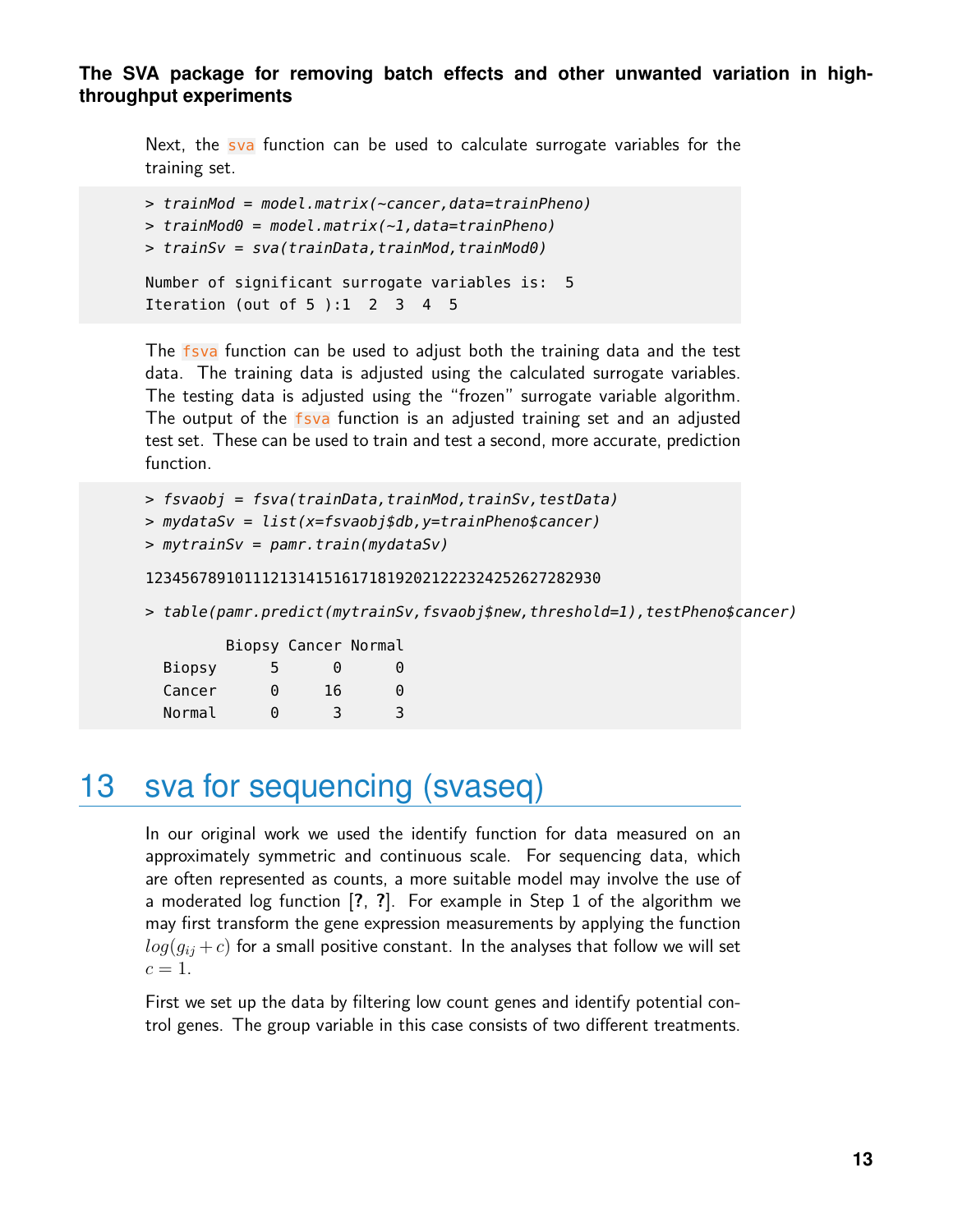```
> library(zebrafishRNASeq)
```

```
> data(zfGenes)
```

```
> filter = apply(zfGenes, 1, function(x) length(x[x>5])>=2)
```

```
> filtered = zfGenes[filter,]
```

```
> genes = rownames(filtered)[grep("^ENS", rownames(filtered))]
```

```
> controls = grepl("^ERCC", rownames(filtered))
```

```
> group = as.factor(rep(c("Ctl", "Trt"), each=3))
```

```
> dat\theta = as.matrix(filtered)
```
Now we can apply svaseq to estimate the latent factor. In this case, we set  $n.sv = 1$  because the number of samples is small  $(n = 6)$  but in general svaseq can be used to estimate the number of latent factors.

```
> ## Set null and alternative models (ignore batch)
> \text{mod}1 = \text{model}.\text{matrix}(\text{--group})> \text{mod}\theta = \text{cbind}(\text{mod}1[,1])> svseq = svaseq(dat0, mod1, mod0, n.sv=1)$sv
Number of significant surrogate variables is: 1
Iteration (out of 5):1 2 3 4 5
> plot(svseq,pch=19,col="blue")
```
### <span id="page-13-0"></span>14 Supervised sva

In our original work we introduced an algorithm for estimating the genes affected only by unknown artifacts empirically [**?**, **?**]. Subsequently, Gagnon-Bartsch and colleagues [\[7\]](#page-15-6) used our surrogate variable model but made the important point that for some technologies or experiments control probes can be used to identify the set of genes only affected by artifacts. Supervised sva uses known control probes to estimate the surrogate variables. You can use supervised sva with the standard sva function. Here we show an example of how to perform supervised sva with the svaseq function.

```
> sup_svseq = svaseq(dat0,mod1,mod0,controls=controls,n.sv=1)$sv
```
sva warning: controls provided so supervised sva is being performed. Number of significant surrogate variables is: 1

```
> plot(sup_svseq, svseq,pch=19,col="blue")
```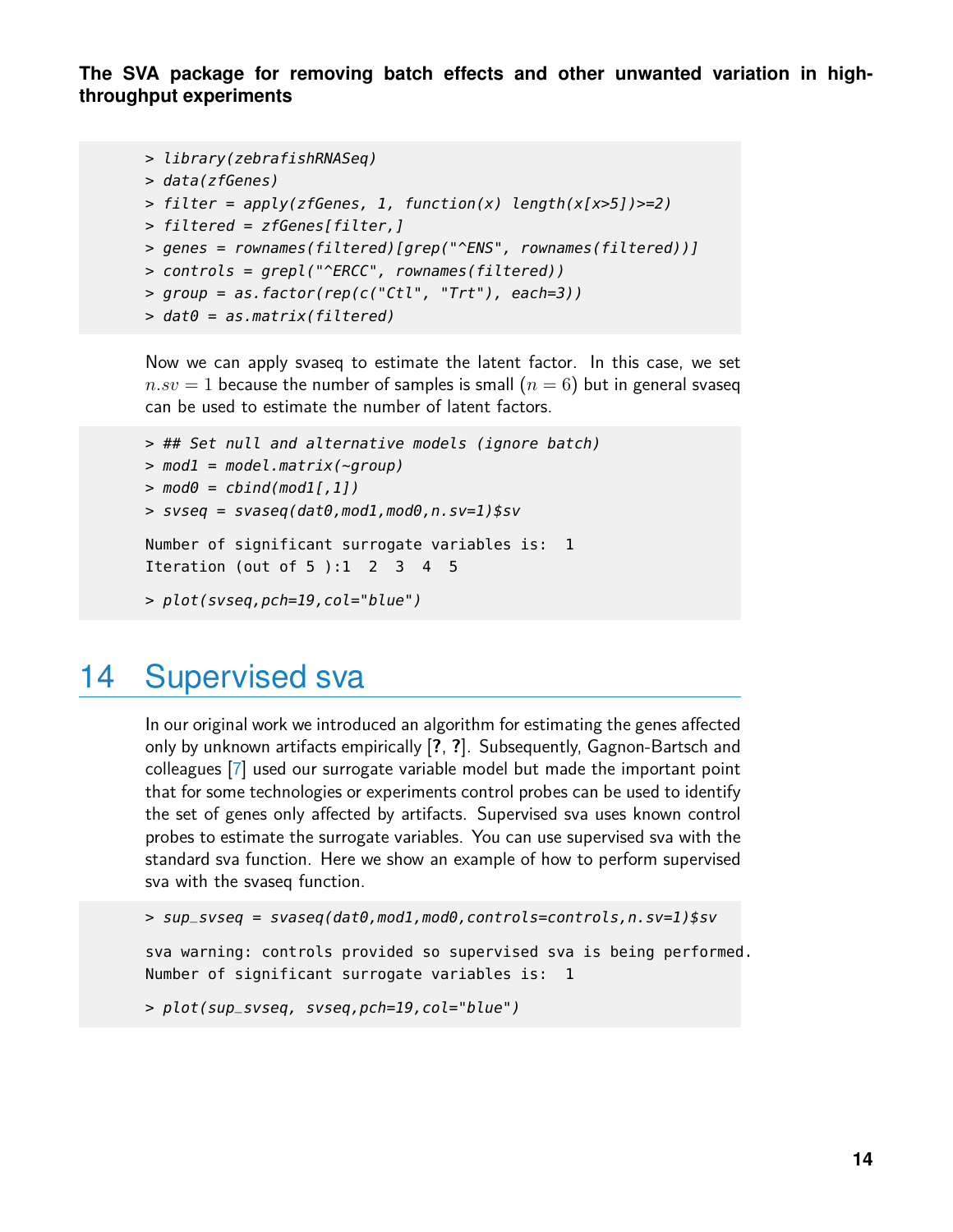Here we passed the controls argument, which is a vector of values between 0 and 1, representing the probability that a gene is affected by batch but not affected by the group variable. Since we have known negative control genes in this example, we simply set controls  $[i]$  = TRUE for all control genes and  $controls[i] = FALSE$  for all non-controls.

### <span id="page-14-0"></span>15 What to cite

The sva package includes multiple different methods created by different faculty and students. It would really help them out if you would cite their work when you use this software.

To cite the overall sva package cite:

• Leek JT, Johnson WE, Parker HS, Jaffe AE, and Storey JD. (2012) The sva package for removing batch effects and other unwanted variation in high-throughput experiments. Bioinformatics DOI:10.1093/bioinformatics/bts034

For sva please cite:

- Leek JT and Storey JD. (2008) A general framework for multiple testing dependence. Proceedings of the National Academy of Sciences , 105: 18718-18723.
- Leek JT and Storey JD. (2007) Capturing heterogeneity in gene expression studies by 'Surrogate Variable Analysis'. PLoS Genetics, 3: e161.

For combat please cite:

• Johnson WE, Li C, Rabinovic A (2007) Adjusting batch effects in microarray expression data using empirical Bayes methods. Biostatistics, 8 (1), 118-127

For mean-only or reference-batch combat please cite:

• Zhang, Y., Jenkins, D. F., Manimaran, S., Johnson, W. E. (2018). Alternative empirical Bayes models for adjusting for batch effects in genomic studies. BMC bioinformatics, 19 (1), 262.

For svaseq please cite:

• Leek JT (2014) svaseq: removing batch and other artifacts from countbased sequencing data. bioRxiv doi: TBD

For supervised sva please cite:

• Leek JT (2014) svaseq: removing batch and other artifacts from countbased sequencing data. bioRxiv doi: TBD